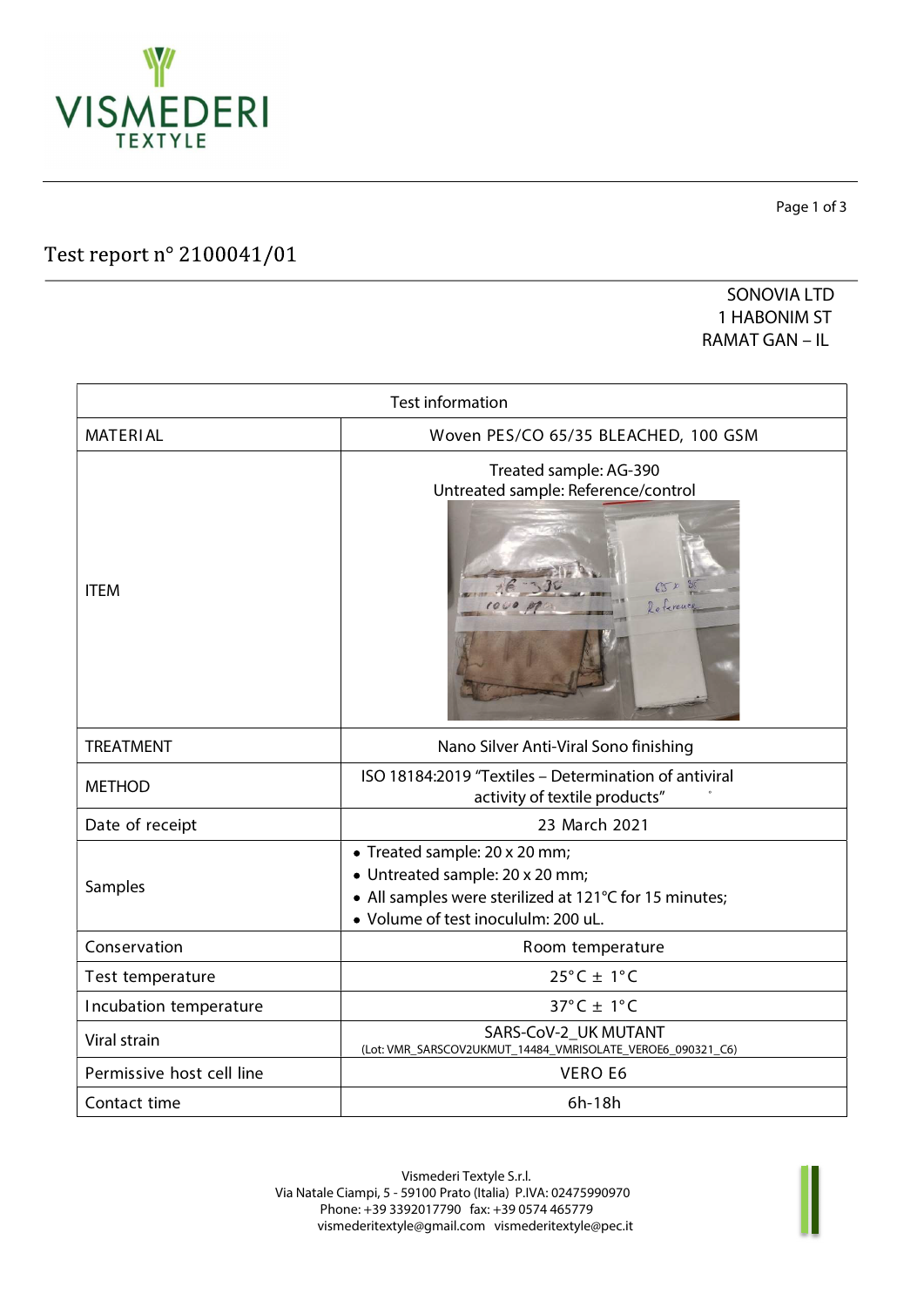

## Test report  $n^{\circ}$  2100041/01

Page 2 of 3

Calculation of antiviral activity

Antiviral activity is calculated with the following formula:

 $M_v = Ig (V_a) - Ig (V_c)$ 

where

 $M_v$  is the evaluation of antiviral activity

lg (V a) logarithm of the mean of TCID50 of the three replicates at time T0 detected on the control

Ig (V<sub>c</sub>) logarithm of the mean of TCID50 of the three replicates at time T detected on the treated sample

Log TCID <sub>50</sub> inoculum: 6.5

| Control test     |             |             |                                |                |       |  |  |
|------------------|-------------|-------------|--------------------------------|----------------|-------|--|--|
|                  | Average     | $TCID_{50}$ | Test valid if                  | <b>Results</b> |       |  |  |
|                  | Log         | /1mL        |                                |                |       |  |  |
|                  | $TCID_{50}$ |             |                                |                |       |  |  |
| Untreated sample | 4.42        | $10^{4.42}$ | (Lg TCID $_{50}$ Untreated -   |                |       |  |  |
| Treated sample   | 4.25        | $10^{4.25}$ | Lg TCID $_{50}$ Treated) < 0.5 | 0.17           | Valid |  |  |

## Test results

|                  | <b>Time</b> | Average<br>Log TCID $_{50}$<br>$Lg(V_a)$ | $TCID_{50}/$<br>ImL | M    | Test valid if |
|------------------|-------------|------------------------------------------|---------------------|------|---------------|
|                  | T0          | 5.00                                     | $10^{5.00}$         |      |               |
| <b>Untreated</b> | Т6          | 1.83                                     | $10^{1.83}$         | 3.17 |               |
| sample           | T18         | 1.50                                     | 10 <sup>1.50</sup>  | 3.50 | M<1.0         |